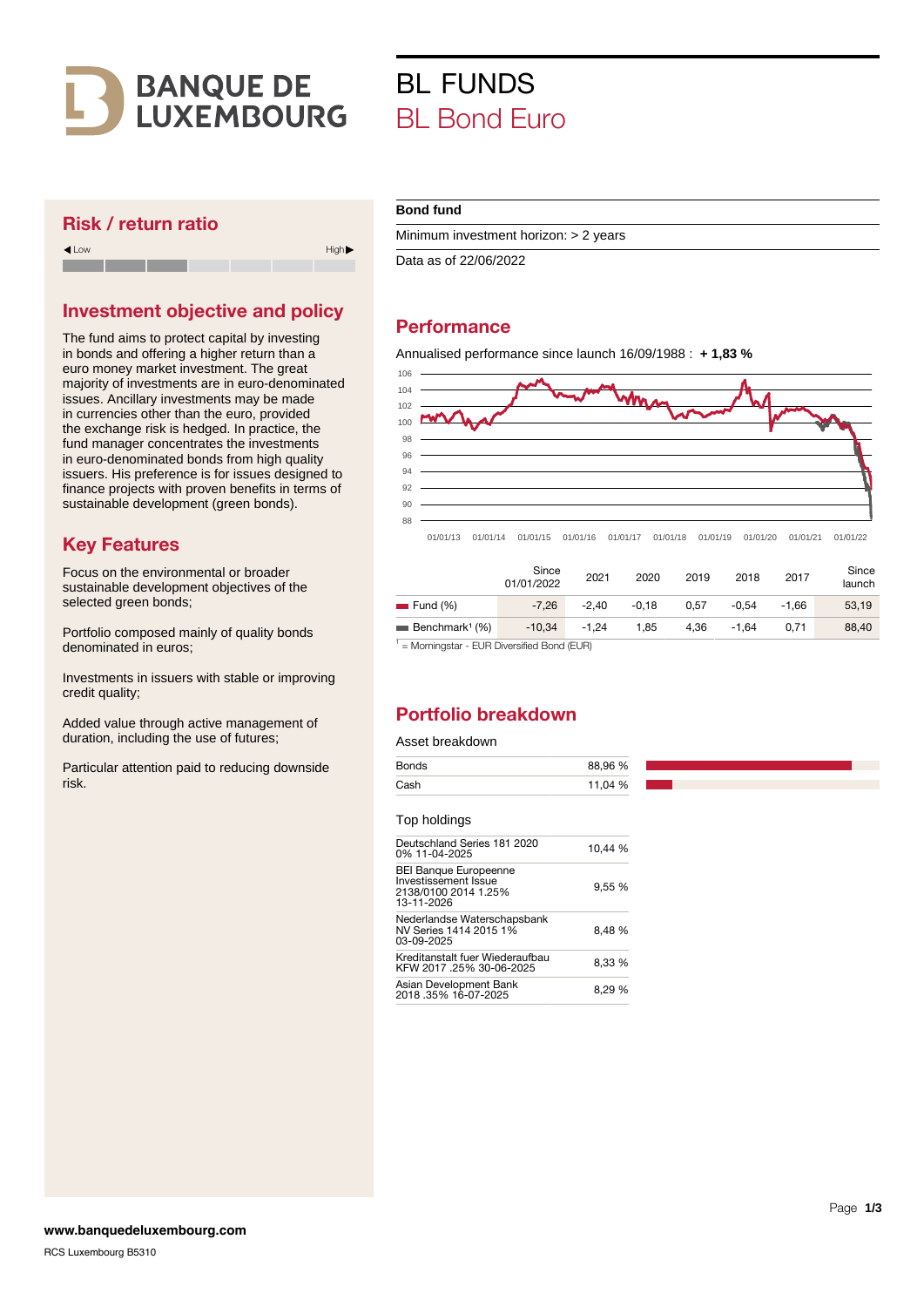

# BL FUNDS BL Bond Euro

## Management company

BLI - Banque de Luxembourg Investments S.A.

### Countries of registration

AT, BE, CH, DE, DK, ES, FI, FR, GB, IT, LU, NL, NO, PT, SE, SG

#### NAV publications

www.blfunds.com, www.bli.lu, Fundinfo.com, De Tijd, L'Echo, Luxemburger Wort

## Fund information

| Launch date            | 16/09/1988         | Last updated    |
|------------------------|--------------------|-----------------|
| Currency               | <b>EUR</b>         | Management f    |
| Net assets (Mio)       | EUR 23.27          | Subscription fe |
| NAV calculation        | Every business day | Redemption fe   |
| NAV (22/06/2022)       | EUR 90.07          | <b>ISIN CAP</b> |
| <b>Ongoing Charges</b> | 1.02 %             | Duration        |

| Subscription fee max.<br>Redemption fee | 0.00%        |
|-----------------------------------------|--------------|
| <b>ISIN CAP</b>                         | LU0093570769 |
| Duration                                | 3.37         |